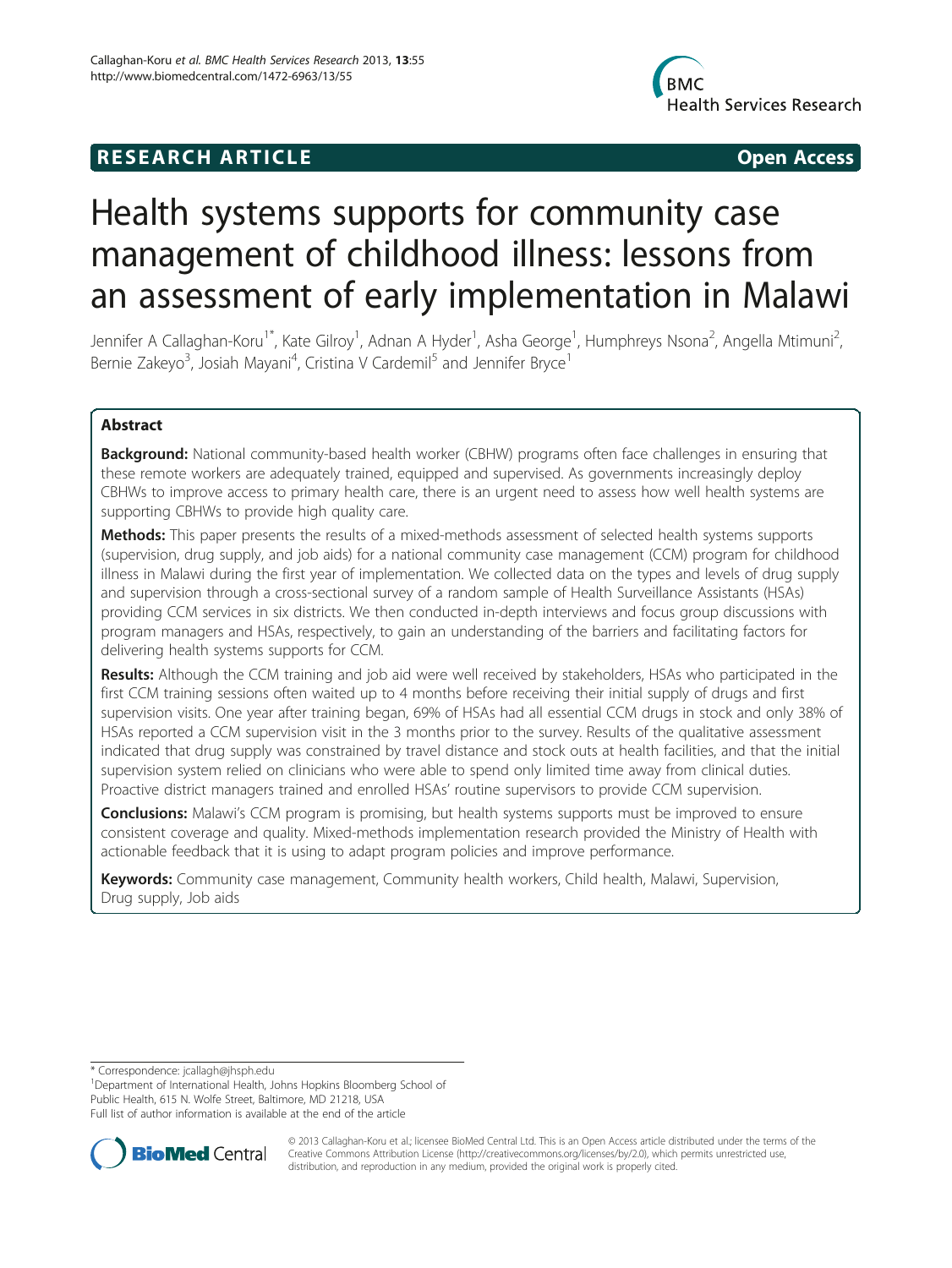## Background

The majority of low-income countries are not on track to meet Millennium Development Goal 4 of achieving a two-thirds reduction in child mortality by 2015, despite improved global efforts in maternal and child health [\[1](#page-11-0)]. Coverage of key child health interventions, such as artemisinin-combined therapies for malaria and antibiotics for pneumonia, remains low [\[2](#page-11-0)]. The WHO and UNICEF promote integrated community case management of childhood illnesses (CCM) as a strategy that countries can adopt to improve coverage levels of these key curative interventions [[3](#page-11-0)]. CCM programs typically include the treatment of uncomplicated childhood illnesses in communities by trained volunteer or lay health workers, as well as timely referral for severe illnesses and counseling on health promotion and care seeking [\[4\]](#page-11-0). CCM has proven effective at reducing child mortality rates in controlled intervention trials and pilot programs [\[5](#page-11-0)-[7](#page-11-0)], but there are fewer examples of integrated CCM programs at regional or national scale [[8\]](#page-11-0), especially in Africa [\[9](#page-11-0)]. Despite the growing interest in scaling-up CCM programs in many countries, implementing and sustaining support for these programs remains a major challenge in low-income settings and there has been little published research investigating implementation of routine CCM programs [[10](#page-11-0)-[12\]](#page-11-0). This has prompted calls for urgent research that explores how CCM programs can be implemented effectively [[13](#page-11-0)-[15\]](#page-11-0).

CCM programs must be well supported by the health system in order to function effectively and achieve the desired impact on child health [[4,16-18](#page-11-0)]. Following initial training in CCM, community-based health workers (CBHWs) should receive regular supportive supervision and consistent drug supplies, and be supported by effective job aids [\[10,17,18](#page-11-0)]. CBHWs providing CCM services often have no previous clinical experience, are trained for short periods of time, have low levels of education, and are posted in isolated settings [\[18](#page-11-0)-[22](#page-11-0)]. As a result, supportive supervision, including observation of case management and corrective feedback, and effective job aids, are considered particularly important for ensuring high quality care by CBHWs [[23,24\]](#page-11-0). Disruptions in supplies of essential drugs prevent CBHWs from providing life saving treatments, and can also damage the credibility of CCM programs and CBHWs among community members [[10](#page-11-0),[25](#page-12-0)]. Lack of health system support contributed to the mixed results and decline of CBHW programs initiated following the Declaration of Alma Atta [[19,20\]](#page-11-0), thus it is crucial that health systems supports for CCM are addressed to ensure the success and sustainability of newly introduced CCM programs.

This paper examines the implementation of training, supervision, drug supply, and job aids during the scaleup of a national CCM program in Malawi. Malawi, a small low-income country in southeast Africa, was an early adopter and implementer of CCM [\[8](#page-11-0)]. Malawi's under-five mortality rate is estimated at 92 per 1,000 live births [\[1\]](#page-11-0). Although Malawi is considered on-track to reach MDG 4, the country must further reduce the underfive mortality rate by 20% to reach its MDG target [[1\]](#page-11-0). In 2008, as a part of its child health strategy, Malawi's Ministry of Health (MOH) began training Health Surveillance Assistants (HSAs), an existing cadre of paid CBHWs, to treat uncomplicated cases of malaria, pneumonia, and diarrhea in the community [\[26,27\]](#page-12-0). The objectives of this paper are to: 1) describe the types and levels of selected health systems supports provided to HSAs performing CCM in Malawi; and, 2) identify factors that constrain and facilitate the delivery of health systems supports.

#### **Methods**

Although the concept of health systems supports for CCM can be broadly conceptualized to include many factors, this study focuses on the primary concerns of the MOH in Malawi during early implementation of the CCM program: 1) implementation of training; 2) supervision; 3) drug supply; and 4) job aids. The focus of the study is based on the specific context of the CCM program in Malawi; other health systems factors, such as recruitment standards, compensation and incentives, training content, and engagement of the community, are tied to policies for the entire HSA cadre, rather than the introduction of CCM to HSAs' activities, and are not addressed here.

#### Study setting

Health Surveillance Assistants are a cadre of CBHW in Malawi that was originally established in the 1960s to support smallpox vaccinations [[28](#page-12-0)]. HSAs are formal non-clinician health workers who are salaried by the government, are required to have 10 to 12 years of education, and undergo a 10-week basic training [\[29](#page-12-0)]. The government recruited over 5,000 new HSAs between 2002 and 2010 through grants from the Global Fund to Fight AIDS, Tuberculosis, and Malaria. HSAs now serve a catchment area of approximately 1,000 people and their main functions are to provide health education and sanitation within the communities where they are posted [[29\]](#page-12-0). Although some HSAs serve urban areas, the majority are posted to rural communities and are supervised by Assistant Environmental Health officers (AEHOs)–nonclinicians under the MOH's Preventive Health Section and based at health facilities–and Senior HSAs–HSAs posted in communities who have been promoted to a supervisory role. HSAs are expected to receive a supervision visit from an AEHO or Senior HSA in their community each month; additional supervision occurs during quarterly review meetings.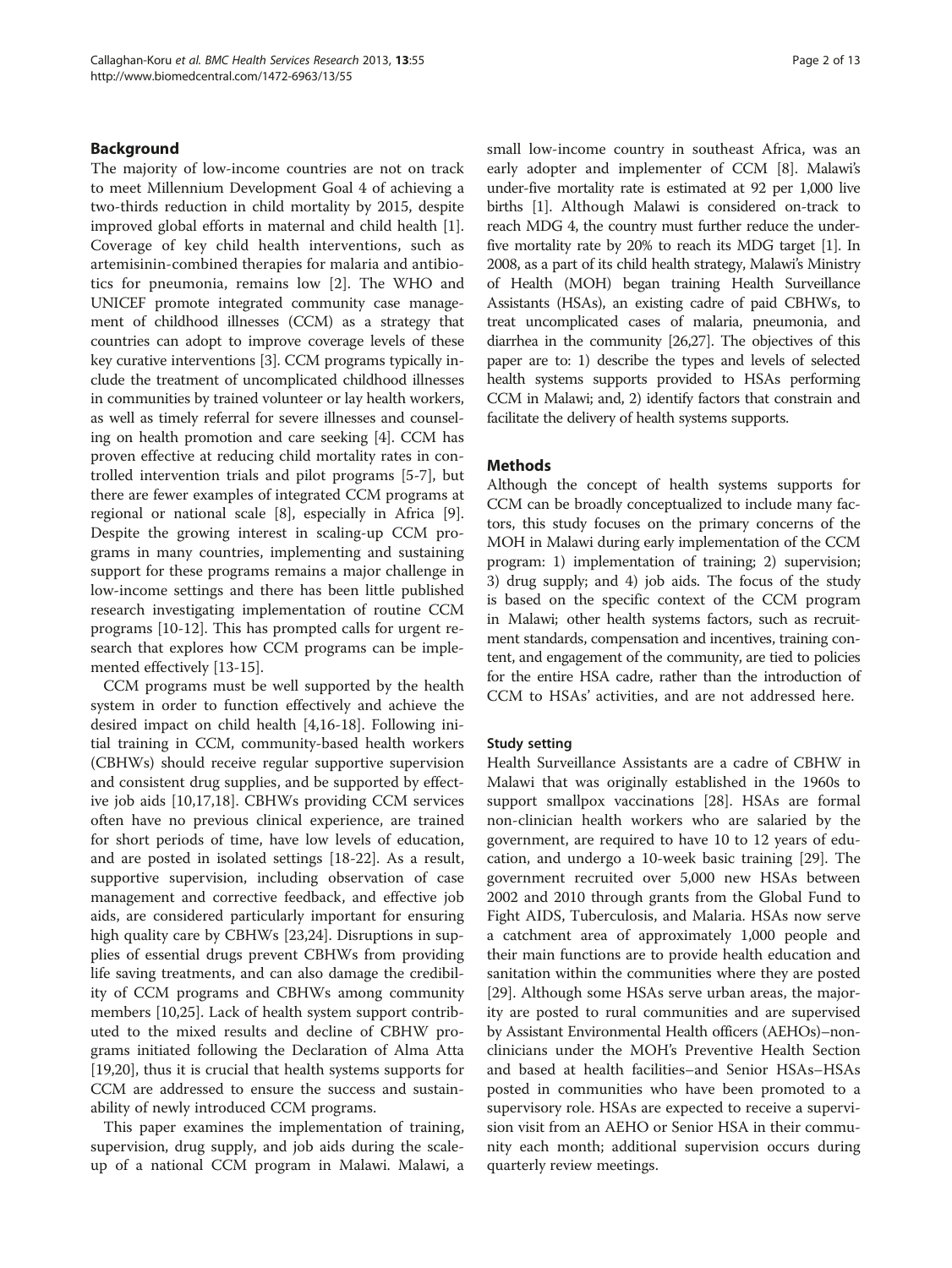HSAs began to provide CCM services in Malawi in September 2008 in ten districts receiving technical support and funding from WHO and UNICEF for early CCM implementation. Selected HSAs received six days of training to treat uncomplicated cases of malaria, pneumonia, and diarrhea following a job aid, known as the sick child recording form, with an algorithm adapted from the Integrated Management of Childhood Illness (IMCI) guidelines [\[30\]](#page-12-0). The six-day trainings were led centrally at the district level by trained clinicians from district hospitals. Implementation plans specified that HSAs should receive a wooden drug box, with a lock and initial drug supplies, on the last day of training. Six of the ten early districts with the strongest levels of CCM implementation (based on the number of HSAs trained and equipped to operate village health clinics) were selected for inclusion in this early evaluation of the program. The six districts represent all three of Malawi's regions–two from the southern region, three in the central region, and one in the northern region (see Figure 1). Facility-based health services in these districts are provided by the Malawi MOH, which provides services free of charge, and the Christian Health Association of Malawi (CHAM), a non-profit organization that charges user fees for most services and drugs provided at its clinics. Additional details about the HSA program and components of the CCM package are available elsewhere [[29](#page-12-0)].

#### Study design and data collection

This study was conducted in partnership with the Ministry of Health as a part of an independent evaluation of the Catalytic Initiative, led by the Johns Hopkins University Institute for International Programs and the Malawi National Statistics Office. The design followed an explanatory-sequential approach [[31](#page-12-0)] by collecting quantitative data on the types and levels of health systems supports, followed by a qualitative study to gain greater understanding of the support systems, barriers, and facilitating factors. Quantitative data on the quality of care and the types and levels of health system supports were collected from a random sample of HSAs operating village health clinics in the six selected districts through a crosssectional survey, with results on quality of care available elsewhere [\[32\]](#page-12-0). Data were collected by three-person survey teams, composed of CCM trainers from the Ministry of Health, trained and supervised by Johns Hopkins researchers and MOH managers. Briefly, the teams visited sampled HSAs in the rural posts where they conduct village health clinics to observe sick child consultations, record the availability of drugs, and to ask the HSA to recall the supervision visits he or she received and any drug stock outs in the past 3 months using a standard questionnaire. In order to minimize bias in data collection, survey teams were sent to different districts than those in which they worked. A



sample size of 132 HSAs was calculated to allow observation of 369 sick child consultations and estimate the proportion of sick children correctly managed with +/− 6%, assuming 95% confidence and a design effect of 1.5 [[32\]](#page-12-0). Data collection took place during a four-week period in October and November 2009, approximately one year after CCM implementation began. The indicators for drugs and equipment were selected based on the functional requirements of the village health clinic as indicated by the national CCM treatment algorithm [[27](#page-12-0)] and were calculated for the overall sample and each district using Stata 10 [\[33\]](#page-12-0). Differences between districts were tested using Fischer's exact test for proportions and the Kruskall-Wallis rank-sum test for interval indicators.

At the time of the study there had been no systematic documentation of how the CCM program was being implemented at district level to support interpretation of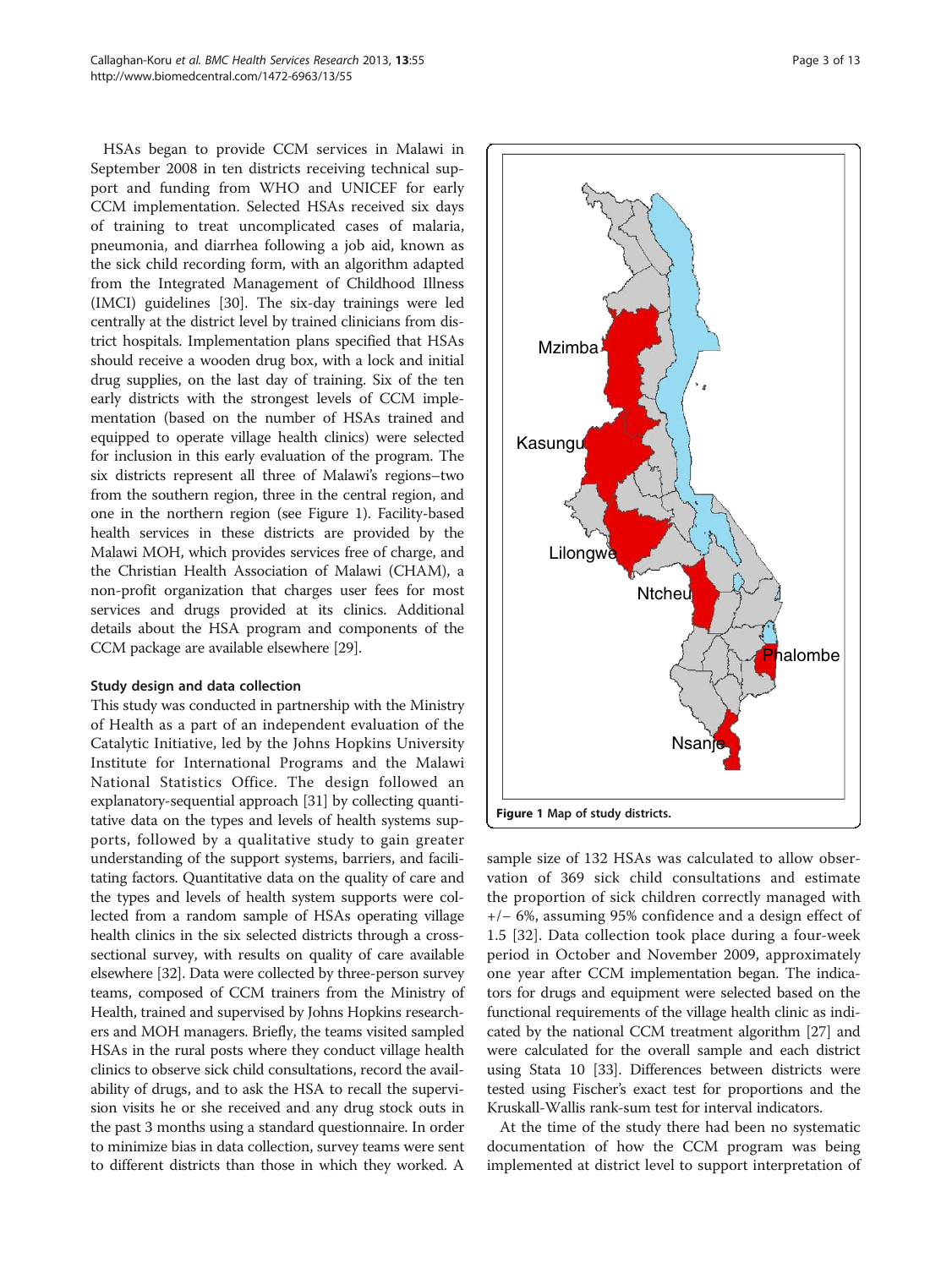quantitative results. We therefore conducted follow up interviews and focus groups to obtain information on program implementation strategies and challenges, focusing on the areas of CCM training, supervision, job aids, and drug supply. These qualitative data were collected over a four-week period in November and December 2009 by two independent Malawian researchers and a Johns Hopkins researcher, with permission and introductions from Ministry of Health officials. A pilot of the qualitative protocol and interview guides, conducted in a district excluded from the study, identified the relevant personnel in each district to include the District Health Officer, IMCI Coordinator, Administrator, Environmental Health Officer, Assistant Environmental Health Officers, Health Center Clinicians, and Senior HSAs. Although the study team interviewed the IMCI Coordinators--the manager with primary responsibility for the CCM program at district level- for all six districts included in the survey, study timing did not permit visits to all districts. Four of the six districts– Lilongwe, Kasungu, Phalombe, and Ntcheu--representing high- and low-performing districts in terms of supervision and drug supply based on the preliminary results from the quantitative survey, were selected for in-depth interviews with other health personnel. In-depth investigation in these four districts was expected to reveal variations in implementation strategies and challenges between districts.

During visits to each of the four districts, the study team attempted to interview each of the individuals occupying these positions. Focus groups with HSAs operating village health clinics were also conducted in the four selected districts. Interview and focus group methods are described in detail elsewhere [[34](#page-12-0)]. Three members of the research team coded all transcripts using a standard coding index. Analysis procedures for exploring themes in the data included summarizing health system strategies (e.g., drug supply delivery method) for each district, developing implementation timelines, and placing coded data in charts by district and respondent cadre. Reported constraints for delivering health system supports were analyzed for underlying factors using root cause analysis techniques [\[35\]](#page-12-0). Data from the quantitative and qualitative components of the study were triangulated, and associations between qualitative data on health systems strategies and quantitative outcomes were assessed for using Fischer's exact test. Preliminary results were reviewed with stakeholders at national and district level, including representatives of DHMTs in all participating districts. This study was approved by the Institutional Review Boards at the Johns Hopkins Bloomberg School of Public Health and the Malawi National Health Sciences Research Committee.

# Results

A total of 131 HSAs were surveyed for drug supply, equipment, and supervision levels (Table [1\)](#page-4-0). The majority of HSAs in the survey were male, had completed secondary school, and had spent less than five years in the community where they were working. Based on review of available registers, the median number of sick children treated by each HSA in September 2009 was 41. The qualitative sample included 4 focus group discussions with HSAs and interviews with 9 supervisors and clinicians and 20 district-level managers (Table [2](#page-5-0)). The results section is presented by thematic content (training and establishing supports, drug supply, supervision, and job aids) and draws on both the quantitative and qualitative results.

# Training and establishing supports for CCM

Following national workshops to adapt the CCM algorithm and train trainers in September 2008, the ten districts selected for early implementation started training with HSAs posted to the most "hard-to-reach" areas. Hard-to-reach areas are defined by each DHMT (usually the Environmental Health Officer), based on the general criterion offered by the MOH of approximately 7 km or farther from a health facility. DHMTs were responsible for determining the pace of training sessions and rollout of CCM in their district, with support and feedback from WHO and UNICEF offices. In qualitative assessments, managers from several districts indicated that they were purposefully introducing the program slowly in order to identify and correct problems with health system supports. As said by one district IMCI Coordinator: "It isn't possible to just train everybody because we also have to consider the quality of the services they will be delivering . . . We suggest . . . to first sort out supervision and other logistics."

Despite awareness of the need for supervision and other health system supports among some managers, these inputs and processes were still under development throughout the first year of the CCM program. Following the 6-day CCM training, HSAs were to begin operating their village health clinics (VHCs) when they received their wooden drug box and initial supply of drugs. The initial drug boxes were delivered directly to the HSAs' post or the nearest health center from the district level. In most districts, there were substantial delays between the time that the HSAs completed training and when they received their drug box (Figure [2](#page-5-0)). Four districts (Lilongwe, Kasungu, Phalombe, and Mzimba) each had 40 or more HSAs trained by November 2008 who did not receive drug boxes until March 2009. After the delivery of the initial drug supply with the drug box, the MOH's strategy was to integrate CCM drug resupplies into the routine drug supply system. HSAs disbursed the same drugs, in the same packaging, as health facilities, and were to collect resupplies of drugs from their nearest health facility, which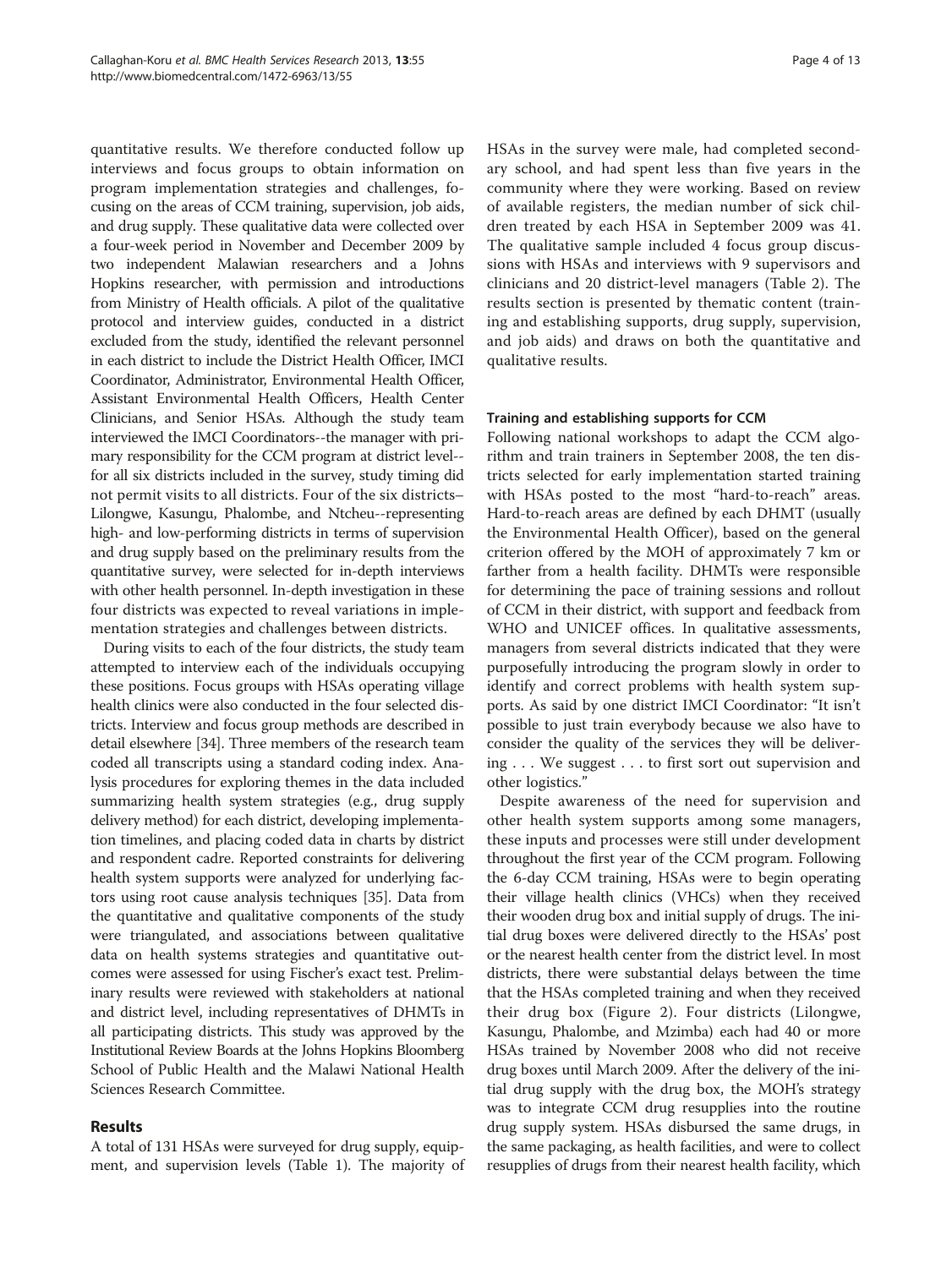| <b>District</b>                                                | All districts | Kasungu     | Lilongwe    | <b>Mzimba</b> | Nsanje              | Ntcheu         | Phalombe    |
|----------------------------------------------------------------|---------------|-------------|-------------|---------------|---------------------|----------------|-------------|
| Age                                                            |               |             |             |               |                     |                |             |
| 20 to 24                                                       | 13 (9.9%)     | 2 (9.5%)    | $1(4.6\%)$  | $1(4.6\%)$    | 3 (13.6%)           | 4 (18.2%)      | $2(9.1\%)$  |
| 25 to 29                                                       | 37 (28.2%)    | 8 (38.1%)   | 3 (13.6%)   | 5 (22.7%)     | 5 (22.7%)           | 9 (40.9%)      | 7 (31.8%)   |
| 30 to 39                                                       | 57 (43.5%)    | 10 (47.6%)  | 10 (45.5%)  | 7 (31.8%)     | 12 (54.6%)          | 8 (36.4%)      | 10 (45.5%)  |
| 40 to 49                                                       | 19 (14.5%)    | $1(4.8\%)$  | 5 (22.7%)   | 8 (36.4%)     | $1(4.6\%)$          | $1(4.6\%)$     | 3 (13.6%)   |
| 50 and above                                                   | $5(3.8\%)$    | 0           | 3 (13.6%)   | $1(4.6\%)$    | $1(4.6\%)$          | $\mathbf 0$    | $\mathbb O$ |
| Sex                                                            |               |             |             |               |                     |                |             |
| Male                                                           | 106 (80.9%)   | 17 (80.9%)  | 18 (81.8%)  | 18 (81.8%)    | 16 (72.7%)          | 15 (68.2%)     | 22 (100.0%) |
| Female                                                         | 25 (19.1%)    | 4 (19.1%)   | 4 (18.2%)   | 4 (18.2%)     | 6 (27.3%)           | 7 (31.8%)      | $\mathbb O$ |
| Recruitment year                                               |               |             |             |               |                     |                |             |
| Before 1990                                                    | 2(1.5%)       | $\circ$     | $1(4.6\%)$  | $1(4.6\%)$    | $\circ$             | $\mathbf 0$    | $\mathbf 0$ |
| 1990 to 1999                                                   | 52 (39.7%)    | 8 (38.1%)   | 11 (50.0%)  | 13 (59.1%)    | 7 (31.8%)           | 5 (22.7%)      | 8 (36.4%)   |
| 2000 to 2004                                                   | 13 (9.9%)     | 0           | $2(9.1\%)$  | $1(4.6\%)$    | 5 (22.7%)           | $\overline{0}$ | 5(22.7%)    |
| 2005 to 2009                                                   | 64 (48.9%)    | 13 (61.9%)  | 8 (36.4%)   | 7 (31.8%)     | 10 (45.5%)          | 17 (77.3%)     | 9 (40.9%)   |
| <b>Education</b>                                               |               |             |             |               |                     |                |             |
| Primary school                                                 | $5(3.8\%)$    | $\mathbf 0$ | $2(9.1\%)$  | $2(9.1\%)$    | $\circ$             | $\mathbf 0$    | $1(4.6\%)$  |
| Form Two                                                       | 45 (34.4%)    | 6 (28.6%)   | 11 (50.0%)  | 6 (27.3%)     | 13 (59.1%)          | 4 (18.2%)      | 5 (22.7%)   |
| Form Four                                                      | 81 (61.8%)    | 15 (71.4%)  | 9 (40.9%)   | 14 (63.6%)    | 9 (40.9%)           | 18 (81.8%)     | 16 (72.7%)  |
| Years in community*                                            |               |             |             |               |                     |                |             |
| Less than 1 year                                               | 19 (14.8%)    | 3 (14.3%)   | 3 (14.3%)   | $2(9.1\%)$    | 7 (35.0%)           | $2(9.1\%)$     | $2(9.1\%)$  |
| 1 to 5 years                                                   | 75 (58.6%)    | 14 (66.7%)  | 12 (57.2%)  | 15 (68.2%)    | 7 (35.0%)           | 14 (63.6%)     | 13 (59.1%)  |
| 5 to 10 years                                                  | 22 (17.9%)    | 2(9.5%)     | 4 (19.1%)   | 4 (18.2%)     | 2 (10.0%)           | 5 (22.7%)      | 5(22.7%)    |
| More than 10 years                                             | 8 (6.3%)      | 2 (9.5%)    | 2 (9.5%)    | $1(4.6\%)$    | $\mathsf{O}\xspace$ | $1(4.6\%)$     | $2(9.1\%)$  |
| From community                                                 | $4(3.1\%)$    | $\mathbb O$ | $\mathbf 0$ | 0             | 4 (18.2%)           | $\mathbf 0$    | $\mathbb O$ |
| Median number of CCM cases per<br>HSA in September, 2009 (IQR) |               |             |             |               |                     |                |             |
|                                                                | 41 (54)       | 50 (65)     | 48 (45)     | 25 (52)       | 29 (54)             | 51 (48)        | 34 (64)     |

<span id="page-4-0"></span>Table 1 Descriptive statistics for the sample of Health Surveillance Assistants

\*n=128; 3 missing.

in turn requisitioned resupplies from national and regional medical stores.

During the CCM program's first year, the national IMCI office had not yet provided guidance on supervision protocols to districts, such as standardized checklists or guidelines for activities to be conducted during supervision. District IMCI coordinators reported a common understanding in the qualitative interviews that the expectations from the national level were that HSAs should receive a follow-up visit in their communities within 6 weeks of training, followed by monthly CCMspecific supervision visits. However, similar to provision of drug supplies, implementation of supervision visits was delayed in most districts. None of the six districts began CCM supervision visits earlier than 4 months after the first HSAs were trained, and some HSAs did not receive any supervision visit for 8 months following training.

#### Drug supply at one year

Three of the six drugs included in the CCM algorithm in Malawi–cotrimoxazole, Coartem (Lumefantrineartemether, an antimalarial combination therapy), $a$  and oral rehydration solution (ORS)–are critical for treatment of the priority childhood illnesses of malaria, pneumonia, and diarrhea, and are therefore the focus of this analysis<sup>b</sup>. Among the 131 HSAs enrolled in the survey, 68.7% [CI: 60.0, 76.5] had all three critical drugs available at their respective CCM clinics at the time of the survey team's visit (Table [3](#page-6-0)). The percentage of HSAs with all three drugs on the day of the survey team visit ranged from 100% in Nsanje [CI: 84.5, 100.0] to 52.4% in Kasungu [CI: 29.8, 74.3]. When asked to recall stock outs in the previous 3 months, 46.6% of HSAs reported having a stock out of any one of the three critical drugs [CI: 37.8, 55.5]. HSAs reported that Coartem, the only drug which is provided to HSAs in age-specific dosing, was frequently out of stock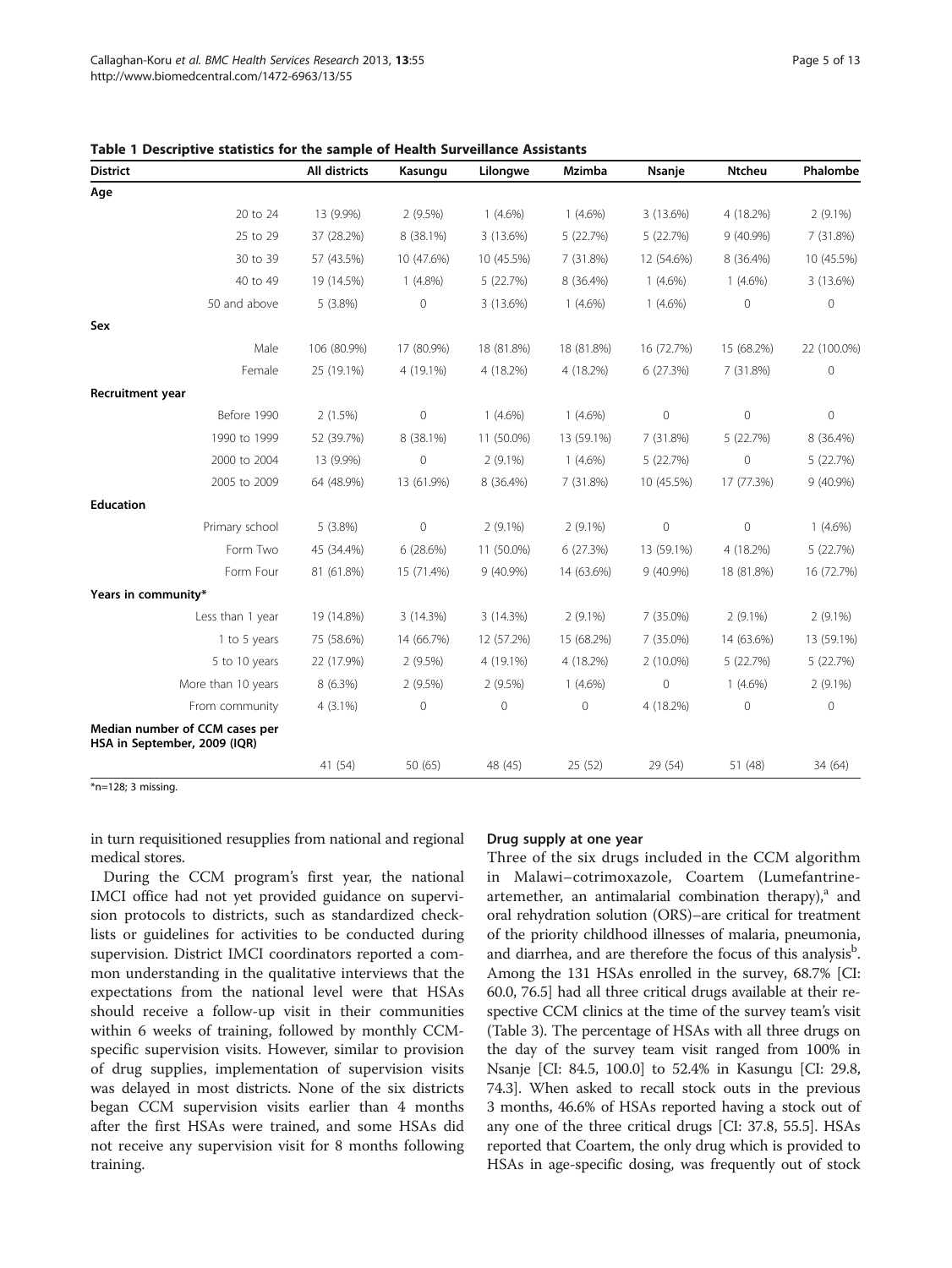<span id="page-5-0"></span>Table 2 Description of the interview and focus group data

| Administrators<br>In-depth interviews<br>4<br>Assistant Environmental<br>In-depth interviews<br>4<br><b>Health Officers</b><br>District Environmental<br>In-depth interviews<br>2<br>Health Officers<br>District Health Officers<br>3<br>In-depth interviews<br>Health Surveillance<br>Focus group discussions<br>29<br>(4 total)<br>Assistants<br>3<br>Health Center In-Charges<br>In-depth interviews<br>7<br><b>IMCLCoordinators</b><br>In-depth interviews<br>and Deputies<br>National-level stakeholders<br>In-depth interviews<br>6<br>Pharmacy Technicians<br>In-depth interviews<br>4<br>Senior HSAs<br>$\mathfrak{D}$<br>In-depth interviews<br>TOTALS<br>64 | Cadre of worker | Type | No. participants |  |  |
|-----------------------------------------------------------------------------------------------------------------------------------------------------------------------------------------------------------------------------------------------------------------------------------------------------------------------------------------------------------------------------------------------------------------------------------------------------------------------------------------------------------------------------------------------------------------------------------------------------------------------------------------------------------------------|-----------------|------|------------------|--|--|
|                                                                                                                                                                                                                                                                                                                                                                                                                                                                                                                                                                                                                                                                       |                 |      |                  |  |  |
|                                                                                                                                                                                                                                                                                                                                                                                                                                                                                                                                                                                                                                                                       |                 |      |                  |  |  |
|                                                                                                                                                                                                                                                                                                                                                                                                                                                                                                                                                                                                                                                                       |                 |      |                  |  |  |
|                                                                                                                                                                                                                                                                                                                                                                                                                                                                                                                                                                                                                                                                       |                 |      |                  |  |  |
|                                                                                                                                                                                                                                                                                                                                                                                                                                                                                                                                                                                                                                                                       |                 |      |                  |  |  |
|                                                                                                                                                                                                                                                                                                                                                                                                                                                                                                                                                                                                                                                                       |                 |      |                  |  |  |
|                                                                                                                                                                                                                                                                                                                                                                                                                                                                                                                                                                                                                                                                       |                 |      |                  |  |  |
|                                                                                                                                                                                                                                                                                                                                                                                                                                                                                                                                                                                                                                                                       |                 |      |                  |  |  |
|                                                                                                                                                                                                                                                                                                                                                                                                                                                                                                                                                                                                                                                                       |                 |      |                  |  |  |
|                                                                                                                                                                                                                                                                                                                                                                                                                                                                                                                                                                                                                                                                       |                 |      |                  |  |  |
|                                                                                                                                                                                                                                                                                                                                                                                                                                                                                                                                                                                                                                                                       |                 |      |                  |  |  |

in the dosage for children aged 36 to 60 months (2x6), with 45.8% [CI: 37.1, 54.7] reporting a stock out in the past 3 months. Over 40% of HSAs also reported a stock out of ORS [42.7%; CI: 34.1, 51.7] but only 10.7% [CI: 6.0, 17.3] of HSAs reported a Cotrimoxazole stock out in 3 months (Additional file [1](#page-11-0): Table S2).

Among the 111 HSAs who received a resupply of drugs in the prior 3 months, the majority restocked at the health center [81%; CI: 72.5, 87.9]. The location of drug resupply in the three months previous to the survey also varies significantly by district. Lilongwe is the only district where 100% of resupplied HSAs received their resupply from a health center, while 81% of HSAs restocked at the district hospital in Ntcheu district and 39% of HSAs received drug stocks from a visiting supervisor in Phalombe (Additional file [1](#page-11-0): Table S2).

Informants reported important challenges in implementing the official drug supply strategy for the CCM program, which stipulates that HSAs should visit their nearest health center to request drug stocks (Table [4](#page-7-0)). Health center clinicians in several districts reported that they resisted supplying HSAs with drugs at first because they had not been informed about the CCM program and drug supply policies. Additionally, informants at all levels noted that the health centers themselves experience periodic drug shortages and stock outs. When drug stocks at the health center are inadequate, clinicians are unable or unwilling to provide scarce supplies to HSAs. According to a health center in-charge, "The only problem that there is about drug supply [is] we don't have drugs here at the health center." HSAs in some districts indicated that mistrust had developed between themselves and health center clinicians over the sharing of drug supplies. One HSA stated: "In my opinion I feel that it is just the selfishness of those medical assistants. They say 'we have no drugs' but they are operating their services so it is very difficult to say that this problem is from central medical stores to health facilities."

Distance was a barrier to drug supply for many HSAs who reported difficulties traveling to the health center to collect drugs and in some cases spending their own money for transport. Transport difficulties exacerbate the challenge with drug stocks at health centers, as expressed by one HSA: "When we go to the government facility, most of the times drugs are out of stock and this is an

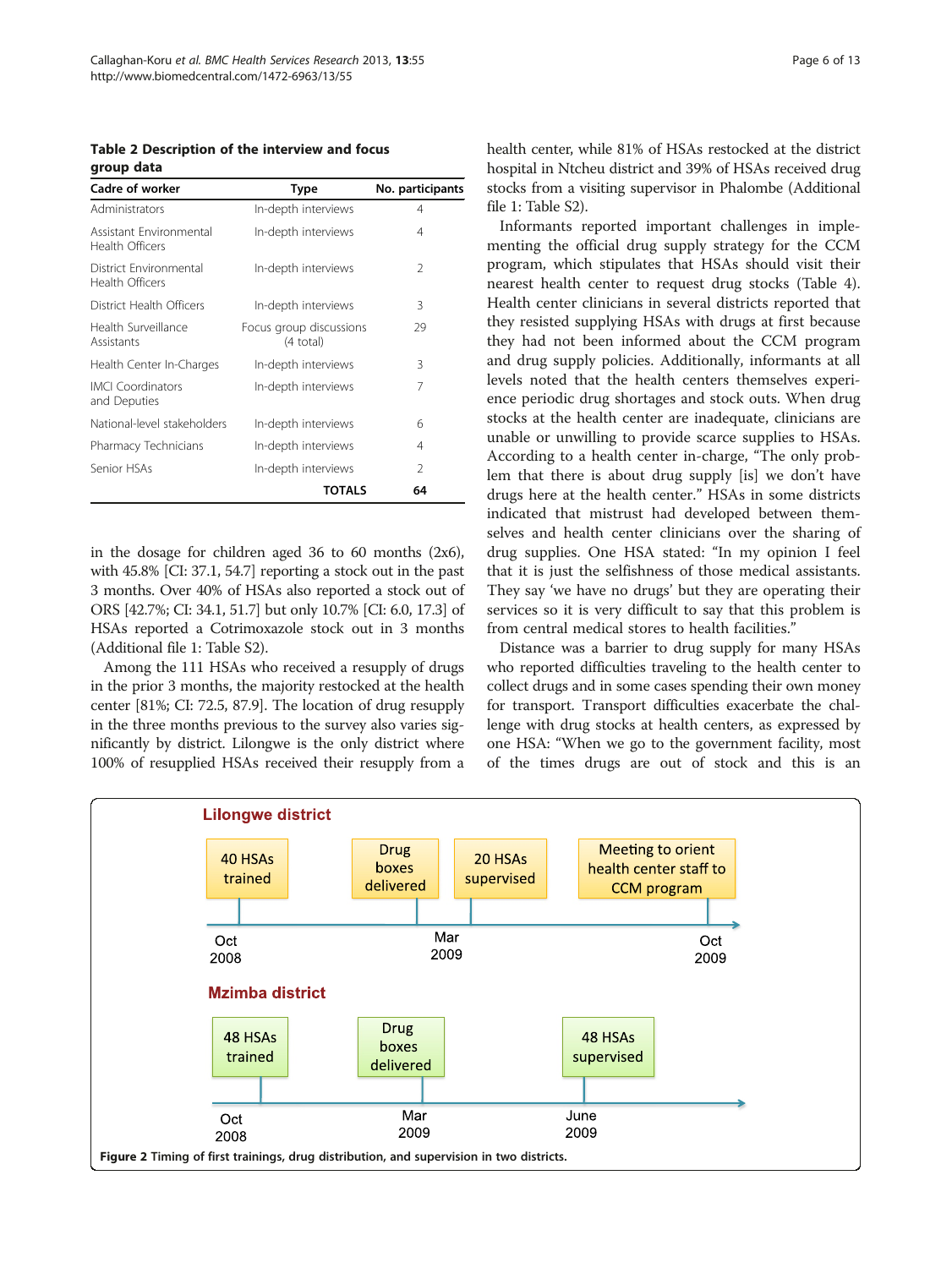# <span id="page-6-0"></span>Table 3 Drug supply, stock outs, and resupply mechanisms

| Indicator                                                                                                           | n   | <b>All Districts</b> | Kasungu           | Lilongwe           | <b>Mzimba</b>     | <b>Nsanje</b>      | Ntcheu             | Phalombe           | p-value |
|---------------------------------------------------------------------------------------------------------------------|-----|----------------------|-------------------|--------------------|-------------------|--------------------|--------------------|--------------------|---------|
| Proportion of HSAs with all critical<br>drugs for CCM-ACTs, cotrim, and ORS<br>-on the day of the visit (95% CI)    | 131 | 68.7 (60.0, 76.5)    | 52.4 (29.8, 74.3) | 63.6 (40.7, 82.8)  | 45.5 (24.4, 67.8) | 100 (84.5, 100.0)* | 90.9 (70.8, 98.9)  | 59.1 (35.4, 79.3)  | 0.000   |
| Proportion of HSAs with cotrimoxazole<br>on the day of the visit (95% CI)                                           | 131 | 96.2 (91.3, 98.7)    | 85.7 (63.7, 97.0) | 95.5 (77.2, 99.9)  | 85.7 (63.7, 97.0) | 100 (84.6, 100.0)* | 100 (84.6, 100.0)* | 100 (84.6, 100.0)* | 0.111   |
| Proportion of HSAs with ACTs (Coartem, 131<br>any dose) on the day of the<br>visit** (95% CI)                       |     | 93.1 (87.4, 96.8)    | 81.0 (58.1, 94.6) | 95.5 (77.2, 99.9)  | 86.4 (65.1, 97.1) | 100 (84.6, 100.0)* | 100 (84.6, 100.0)* | 95.6 (77.2, 99.9)  | 0.074   |
| Proportion of HSAs with ORS on the<br>day of the visit (95% CI)                                                     | 131 | 74.0 (65.7, 81.3)    | 71.4 (47.8, 88.7) | 68.2 (45.1, 86.1)  | 54.5 (32.2, 75.6) | 100 (84.6, 100.0)* | 90.9 (70.8, 98.9)  | 59.1 (36.4, 79.3)  | 0.003   |
| Proportion of HSAs who report a<br>stockout of any critical drugs in the last<br>3 months*** (95% CI)               | 131 | 46.6 (37.8, 55.5)    | 66.7 (43.0, 85.4) | 50.0 (28.2, 71.8)  | 50.0 (28.2, 71.8) | $0(0, 15.4)^*$     | 40.9 (20.7, 63.6)  | 72.7 (49.8, 89.2)  | 0.000   |
| Median days duration of drug stock<br>outs, any drug (IQR)                                                          | 131 | 30 (49.3)            | 30(46)            | 41 (75.8)          | 60 (82.5)         |                    | 30(15)             | 30(46)             |         |
| Proportion of HSAs who received a<br>resupply of drugs in the last 3 months<br>$(95%$ CI)                           | 130 | 85.4 (78.1, 91.0)    | 95.2 (76.2, 99.9) | 85.7 (63.7, 97.0)  | 68.2 (45.1, 86.1) | 86.4 (65.1, 97.1)  | 95.5 (76.2, 99.9)  | 81.8 (959.7, 94.8) | 0.114   |
| Among HSAs who restocked in the last<br>3 months, proportion who restocked at<br>the nearest health center (95% CI) | 111 | 81.1 (72.5, 87.9)    | 95.0 (75.1, 99.9) | 100.0 (81.5, 100)* | 93.9 (68.1, 99.8) | 84.2 (60.4, 96.6)  | 28.6 (11.3, 52.2)  | 94.4 (72.7, 99.9)  | 0.000   |

P-values for differences in proportions between districts are calculated using a chi-squared test; P-values for stock out days are calculated using Kruskall-Wallis rank-sum test; \*One-sided 97.5% confidence interval; \*\*Stock out of all Coartem considered when both versions of Coartem stocked out for 45 days or more. \*\*\*Stock outs in the last 90 days include observations where a drug was never received.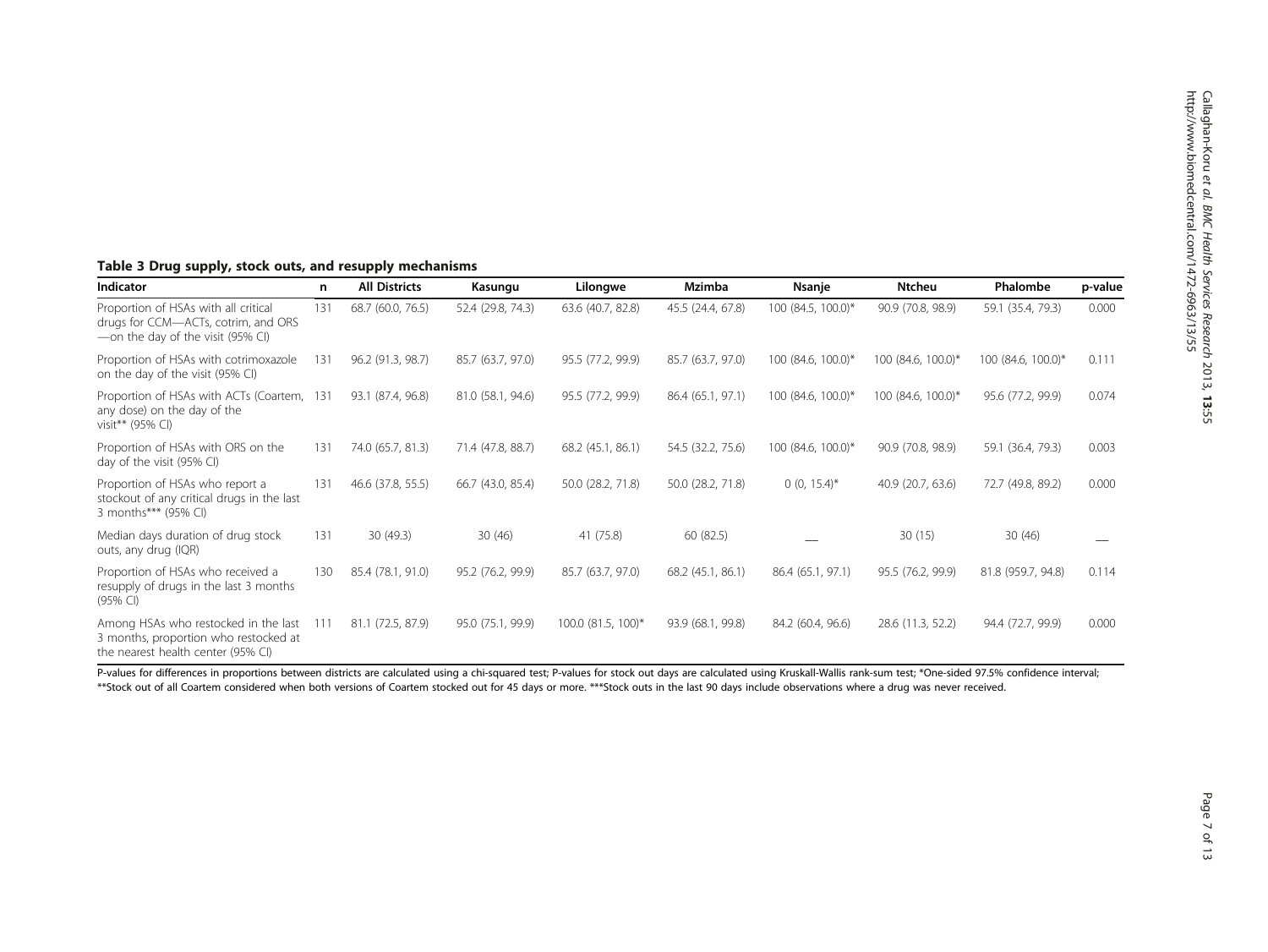| Challenges identified by participants                                                                                                                                                                                        | Solutions implemented by districts                                                                                       |  |  |  |  |
|------------------------------------------------------------------------------------------------------------------------------------------------------------------------------------------------------------------------------|--------------------------------------------------------------------------------------------------------------------------|--|--|--|--|
| Drug supply                                                                                                                                                                                                                  |                                                                                                                          |  |  |  |  |
| • Distance from HSA posts to health facilities and lack of transport                                                                                                                                                         | • Pharmacy technicians deliver drugs to HSAs at their posts                                                              |  |  |  |  |
|                                                                                                                                                                                                                              | • District managers allow HSAs to collect emergency supplies of<br>drugs from the district hospital stores               |  |  |  |  |
| • HSAs working in the catchment areas of health facilities operated by the<br>Christian Health Association of Malawi (CHAM) are unable to collect drugs<br>from their nearest facility due to conflicts in user fee policies | • District managers reach an agreement to reimburse CHAM for<br>drugs supplied to HSAs                                   |  |  |  |  |
| • Resistance by health center clinicians to supplying drugs to HSAs when they • Orientation sessions held for health center clinicians<br>are unaware of the new program                                                     |                                                                                                                          |  |  |  |  |
| Supervision                                                                                                                                                                                                                  |                                                                                                                          |  |  |  |  |
| . District-level managers lack time to make supervision visits to HSAs'<br>communities                                                                                                                                       | • Assistant environmental health officers and Senior HSAs are<br>included in CCM trainings to enable them to conduct CCM |  |  |  |  |
| • Managers have difficulty securing vehicles and fuel for supervision visits                                                                                                                                                 | supervision                                                                                                              |  |  |  |  |
| • Managers lack clear quidelines on what activities should be conducted<br>during supervision visits                                                                                                                         | • District managers develop their own supervision checklist, with<br>assistance of partner organizations                 |  |  |  |  |

<span id="page-7-0"></span>Table 4 Challenges and solutions for drug supply and supervision identified by managers and HSAs

embarrassment to us because we travel a long distance." The challenge of distance was even greater for HSAs reporting to health centers managed by CHAM, who were expected to travel to the nearest government health center to collect drugs which often was further away than the CHAM facility serving their catchment area.

In several districts, managers took various initiatives to try to reduce the constraints to drug supply. In some cases, these practices served to bolster the official drug supply policy, and in other cases the practices were outside the official policy. In support of the official policy, districts undertook activities that increased the involvement in or awareness of the CCM program among health center staff. Three districts held one-off review or orientation meetings to inform the health center clinicians about the CCM program, while another district included the clinicians during the initial community sensitization activities conducted by the district-level managers. Practices that also facilitated drug supply, but were outside of the official drug supply policy, included: 1) allowing HSAs to collect drugs directly from the district hospital; 2) delivering drugs to the HSAs in their communities; and 3) establishing agreements with facilities operated by CHAM. These efforts, although positive, did not show a significant association with drug supply or drug stock-outs in this study.

#### Supervision at one year

Table [5](#page-8-0) presents results related to the frequency and type of supervision received by the sampled HSAs. Overall, levels of routine CCM supervision reported by HSAs were low. Within the period of 3 months prior to the survey, less than 60% of the HSAs reported receiving any type of supervision visit [58.6%, CI: 49.6, 67.2], and only about 40% reported a visit specific to CCM [38.3%; CI 29.8, 47.3]. Moreover, only 15.6% of HSAs received a

CCM supervision visit that included the supervisor observing the HSA while managing a sick child.

Among the 49 HSAs reporting supervision specific to CCM in the previous 3 months, IMCI coordinators were the most frequently-cited cadre conducting the supervision visit. Some HSAs also reported that Assistant Environmental Health Officers, IMCI trainers, and pharmacy technicians provided CCM supervision (data not shown). The most commonly reported supervisors for the 75 HSAs receiving any supervision visit in the previous 3 months were Environmental Health Officers (30%) and Senior HSAs (21%). HSAs who received a CCM supervision visit in their communities reported that, during the supervisory visit, supervisors checked records (83.7% percent of visits), corrected the HSA's work (71.4%), answered the HSA's questions (67.3%), and provided positive feedback (63.3% of visits). Observation of the HSA performing case management was the least frequently conducted activity by supervisors (36.7% of supervision visits).

Although the MOH initially advocated monthly supervision of each VHC, the survey results demonstrated that supervision visits were in fact far less frequent. Every IMCI Coordinator interviewed for this study acknowledged that their district was unable to meet this standard of supervision, and the majority considered monthly supervision to be an unattainable target. Common supervision challenges cited by manager informants included supervisors' busy schedules, lack of transportation, and the coordination required to undertake supervision in teams (teams often included Pharmacy Technicians, Environmental Health Officers, and Malaria Coordinators). Districts teams typically visited as many HSAs as possible during a one- to two-week period set aside for supervision and rarely spent enough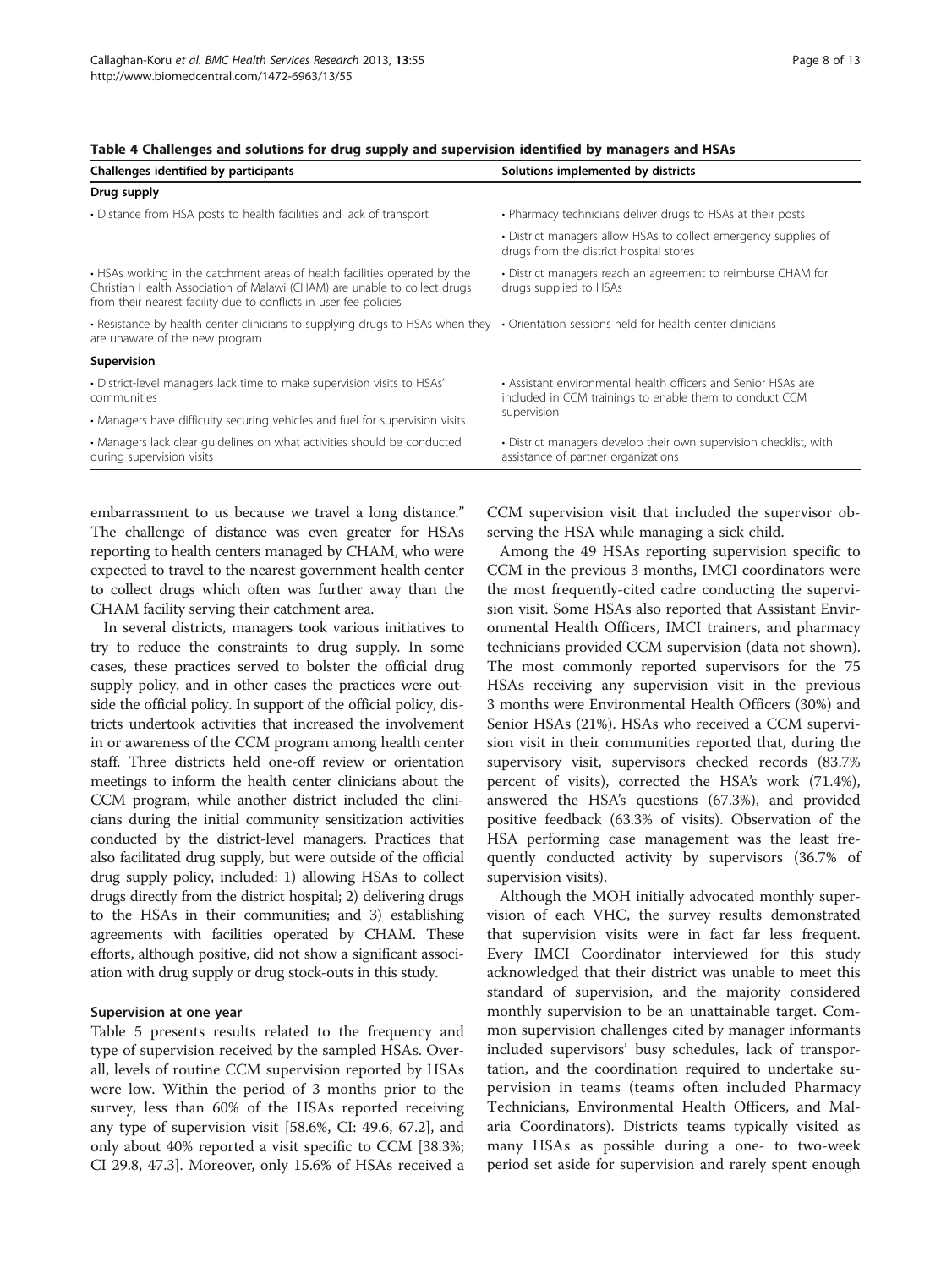# <span id="page-8-0"></span>Table 5 Frequency and type of supervision received by surveyed HSAs

| Indicator                                                                                                                                 | n*  | <b>All Districts</b> | Kasungu              | Lilongwe          | Mzimba            | Nsanje            | <b>Ntcheu</b>     | Phalombe          | p-value |
|-------------------------------------------------------------------------------------------------------------------------------------------|-----|----------------------|----------------------|-------------------|-------------------|-------------------|-------------------|-------------------|---------|
| Proportion of HSAs who received ANY<br>supervision visit in the last month<br>$(95%$ CI)                                                  | 127 | 27.6 (20.0, 36.2)    | 47.6 (25.7, 70.2)    | 19.0 (5.4, 41.9)  | 54.5 (32.2, 75.6) | 22.7(7.8, 45.4)   | 9.1(1.1, 29.2)    | 10.5(1.3, 33.1)   | 0.001   |
| Proportion of HSAs who received ANY<br>supervision visit in the last 3 months<br>$(95%$ CI)                                               | 128 | 58.6 (49.6, 67.2)    | 61.9 (38.4, 81.9)    | 45.0 (23.1, 68.5) | 68.2 (45.1, 86.1) | 45.5 (24.4, 67.8) | 63.6 (40.7, 82.8) | 66.7 (43.0, 85.4) | 0.439   |
| Proportion of HSAs who received a<br>follow-up supervision within<br>6 weeks of CCM training (95% CI)                                     | 128 | 23.4 (16.4, 31.7)    | 10.0(1.2, 31.7)      | 28.6 (1.3, 52.2)  | 38.1 (18.1, 61.6) | 9.1(1.1, 29.2)    | 31.8 (13.9, 54.9) | 22.7 (7.8, 45,4)  | 0.136   |
| Proportion of HSAs who received a<br>supervision visit specific to CCM in the<br>previous 1 month (95% CI)                                | 127 | 15.3 (9.6, 22.6)     | $14.3$ $(3.0, 36.3)$ | 5.0(0.1, 24.9)    | 36.4 (17.2, 59.3) | 13.6 (2.9, 34.9)  | 22.7 (7.8, 45.4)  | $0(0, 16.1)$ **   | 0.018   |
| Proportion of HSAs who received a<br>supervision visit specific to CCM in the<br>previous 3 months (95% CI)                               | 128 | 38.3 (29.8, 47.3)    | 23.8 (8.2, 47.2)     | 10.0(1.2, 31.7)   | 59.1 (36.4, 79.3) | 27.2 (10.7, 50.2) | 40.9 (20.7, 63.6) | 66.7 (43.0, 85.4) | 0.001   |
| Proportion of HSAs who received a<br>CCM supervision in the previous<br>3 months that included observation<br>of case management (95% CI) | 128 | 15.6 (9.8, 23.1)     | $0(0, 16.1)$ **      | 4.5(0.1, 22.8)    | 22.7(7.8, 45.4)   | 13.6 (2.9, 34.9)  | 9.1(1.1, 29.2)    | 40.9 (20.7, 63.6) | 0.002   |
| Proportion of HSAs who discussed their 129<br>CCM work with a supervisor at the<br>health facility (95% CI)                               |     | 44.2 (35.5, 53.2)    | 61.9 (38.4, 81.9)    | 23.8 (8.2, 47.2)  | 50.0 (28.2, 71.8) | 18.2 (5.1, 40.3)  | 42.9 (21.8, 66.0) | 68.2 (45.1, 86.1) | 0.003   |

\*Among the 131 HSAs included in the sample, observations for these indicators are excluded in the cases where the HSA reports not being in the community during part or all of the study period, responds "don't know," or data was missing from the survey form.

\*\*One-sided 97.5% confidence interval.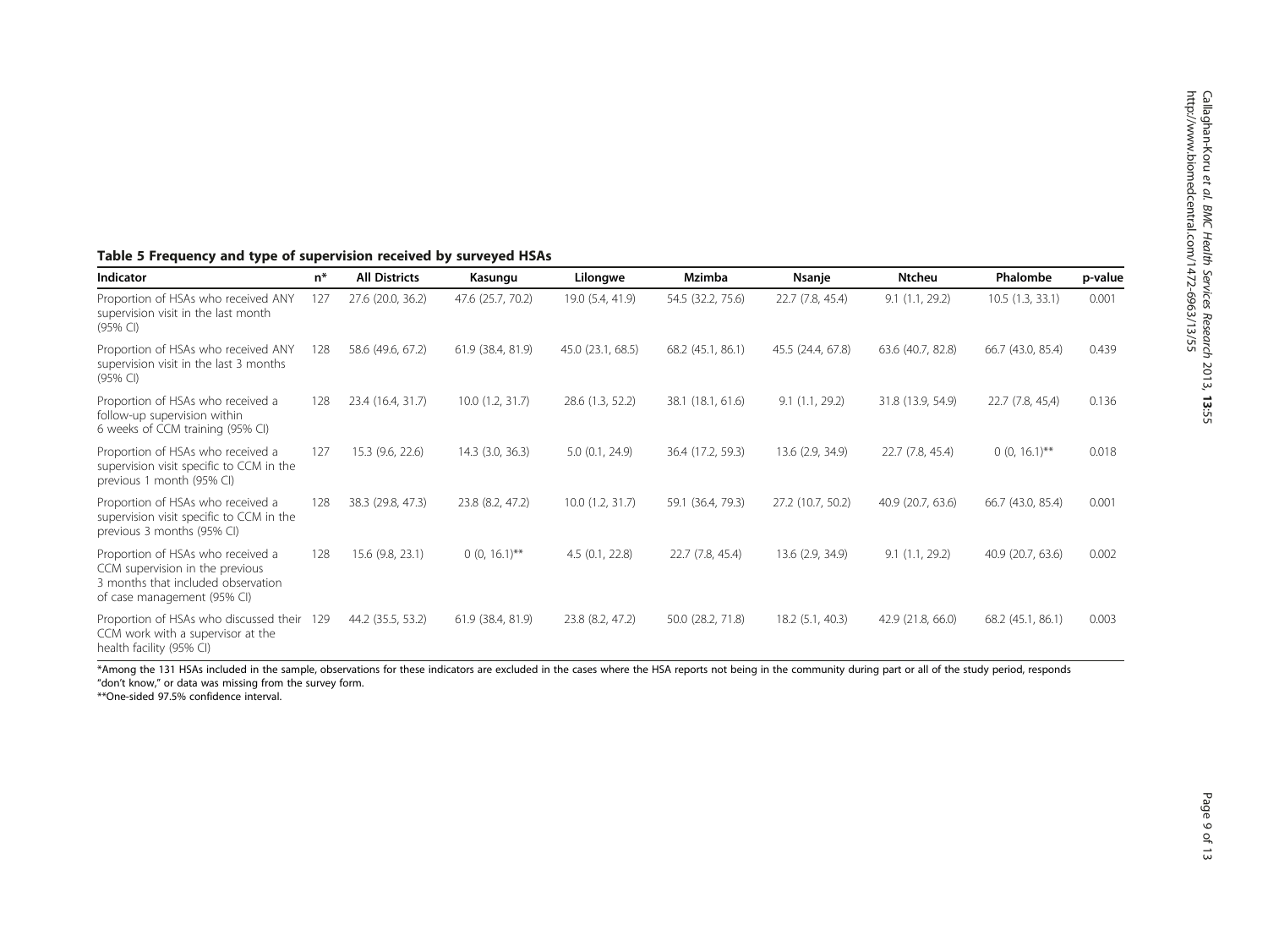time at each site to observe the HSA managing a sick child. In order to improve supervision frequency, two districts provided CCM training to routine HSA supervisors, such as Assistant Environmental Health Officers and Senior HSAs. However, supervision frequency was not significantly higher in these districts.

Both HSAs and managers agreed that supervision is valuable for the program, and that the current levels of supervision are inadequate. However, HSAs desired different outcomes from supervision than those expected by IMCI coordinators, Environmental Health Officers, and other managers. Program managers generally considered supervision as an opportunity to correct any mistakes that HSAs may be making: "for them to do a quality job throughout, they need to be supervised frequently . . . because if we leave them without supervision, they may miss some concepts." The majority of HSAs welcomed opportunities for receiving feedback to "know whether [we] are doing fine or not", but also expressed a strong desire for supervisors to help them solve the problems encountered while operating CCM clinics, particularly in terms of supplies and resource needs. The lack of problem solving during supervision visits resulted in frustration among HSAs, as expressed by one focus group participant:

"When they came to supervise me I told them what I was lacking in my clinic, but until now there is nothing that has changed. So I feel like I have not been supervised because when you are supervised you expect to see some change." (HSA, Focus Group #4)

# Job Aid: the Sick Child Recording Form

A key finding that emerged from the qualitative data on health systems supports for CCM in Malawi is the importance of the job aid developed for the program, known as the Sick Child Recording Form (SCRF). This form was adapted in Malawi based on a similar form developed by WHO as a standard part of IMCI training and implementation [\[36\]](#page-12-0). During the CCM training, HSAs are taught to conduct assessment following steps on the form, and to make treatment decisions using the decision rules included on the form. Informants in the qualitative study had overwhelmingly positive opinions about the SCRF. Additionally, in over 90% of sick child consultations observed during the quality of care survey study, HSAs made reference to a hard copy of the SCRF while managing sick children. HSAs reported that they liked using the SCRF for their CCM work, as the following comments by HSAs illustrate:

"I like using the guide line chart because it acts as my sign post. Whenever I am confused, I consult it to know where I am lost and then I am in a better position to do what I am supposed to."

"I should say that the Sick Child Recording Form is the mwini filimu (the major actor) in this program."

Managers also considered the SCRF to be important for the quality of CCM services. One IMCI coordinator said, "I think HSAs are doing a good job, and basically it is because they are using the Sick Child Recording Form."

# **Discussion**

These results highlight the achievements and challenges faced by the Malawi MOH and partners as they worked to rapidly scale up a CCM program to expand access to curative services for under-fives in a large rural population. In addition to the six districts addressed in this case study, training and implementation was taking place simultaneously in the majority of Malawi's districts. The MOH reported that by 2009, over 1,000 HSAs had received the six-day CCM training. The SCRF, which serves as the basis of the training and the job aid for CCM, was well received by all stakeholders and can be considered a critical element in the program's success. The high levels of support for the program provided by partner organizations, in terms of technical assistance and funds for training and supervision, facilitated the rapid scale up.

These findings also highlight several areas for program improvement. Early assessments of CBHW programs from the 1980s indicated the need to plan for and deliver necessary health system supports for CBHW programs [\[17,19\]](#page-11-0). However, this evaluation illustrates how large-scale CCM programs, while expanding access, can be stymied by the lack of effective health system support. Inadequacies in the initial implementation plans and policies presented important barriers to the scale-up of CCM. Although drug supply strategies integrated well with existing systems, drug availability remained a challenge. Additionally, the initial supervision strategy was not clearly defined or sustainable and district-level program managers faced significant barriers in following the supervision expectations.

This study was nested in an early study of the quality of care provided by HSAs, so districts included in this study were chosen based on adequate implementation strength [\[37\]](#page-12-0). Other districts are likely to have weaker implementation of health system supports during the same calendar period. That said, the levels of health systems supports documented in this case study raise concerns about whether Malawi's CCM program will achieve the expected increases in coverage levels for treatment of pneumonia, malaria, and diarrhea.

The health systems support with the most direct impact on effectiveness and coverage of the program is drug supply. We found that one-third of HSAs did not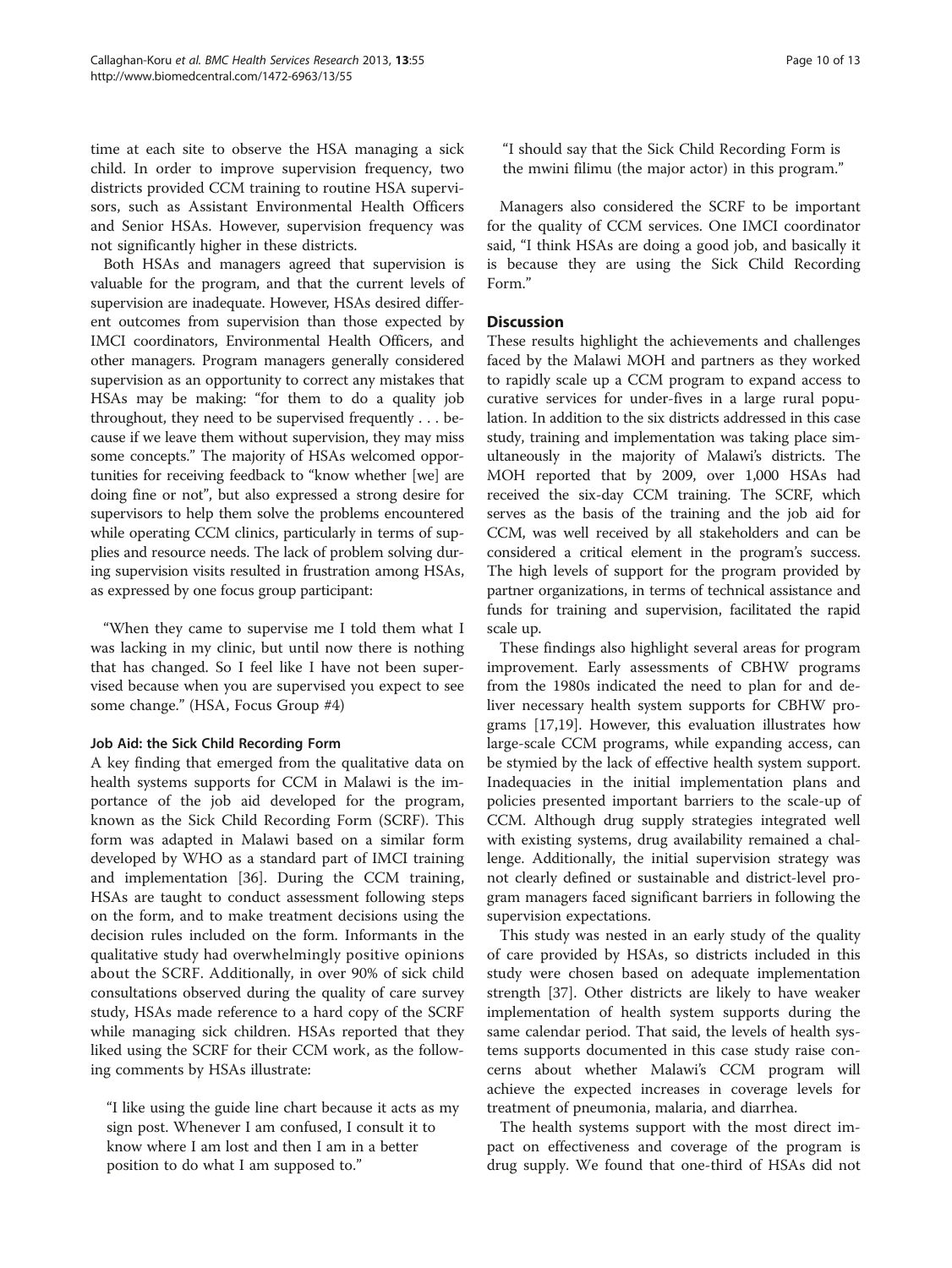have all of the essential CCM drugs in stock on the day of the visit, and analysis of clinical errors revealed that over half of mismanaged fever and diarrhea cases were due to the HSA not having stock of the required treatments [\[32](#page-12-0)]. The most important barrier identified by informants--general drug availability at the restocking points for CHWs--is statistically correlated with drug availability among HSAs in Malawi [[38\]](#page-12-0). Health center drug supply is a large health systems problem in Malawi, although accurate data measuring the frequency and severity of drug stock outs is limited. The government cites "lengthy procurement processes, poor specifications, weak logistical information systems, inadequate and unpredictable funding for medicines and inadequate infrastructure," districts overspending on private sector drug purchases, and shortage of pharmaceutical staff as causes of drug stock outs [\[39](#page-12-0)]. Solving larger drug supply problems will take coordinated efforts at institutional reform and systems strengthening by many stakeholders [[40](#page-12-0)]. At the same time, CCM program managers can make targeted improvements to factors under their control, such as providing supply chain training to CHWs and managers and addressing transportation barriers [[39](#page-12-0)].

Just as districts struggled to provide consistent drug supplies, they were similarly unable to provide regular supervision with coaching on clinical skills. The focus in Malawi on the administrative side of supervision (e.g., checking records) is consistent with practices reported in other low-income countries [\[41](#page-12-0)]. However, these results raise concerns about whether the inability of supervisors to address problems and complaints might reduce HSAs' motivation, as supportive supervision is important for morale [[42](#page-12-0)-[44](#page-12-0)]. In fact, HSAs expressed a desire for more assistance and problem solving from supervisors and for an expansion of their clinical role, while program managers in Malawi viewed CCM as a limited mandate for HSAs [\[34\]](#page-12-0). Sustaining supervision is a common challenge for both facility and community-based programs in weak health systems [[41,45\]](#page-12-0). The initial supervision strategy in the Malawi CCM program of adding CCM supervision to the workload of busy facility-based clinicians, which is common in other programs [\[43,46,47](#page-12-0)], may be an unrealistic approach for regular and sustained supervision in many settings. Although CCM programs are often implemented in environments with constrained resources, planning for resources to implement effective supervision strategies is essential for scale-up [\[24](#page-11-0)]. Supervision initiatives that include training for supervisors in quality assurance, problem solving and coaching may improve performance and motivation [\[48-51\]](#page-12-0).

Finally, an important finding of this study is the initiative and capacity demonstrated by some district health managers to adapt implementation strategies in order to overcome challenges. Health systems in LICs face considerable

challenges in supporting CCM and other communitybased programs. It is therefore encouraging to see that dedicated program managers can develop and gain support for strategies to address some of the barriers that they face, such as overcoming CCM supervision barriers through the involvement of HSAs' routine supervisors. Although none of the reported strategies were statistically associated with better drug supply or supervision, this lack of association is possibly due to the relatively recent implementation of these strategies at the time of data collection. In the future, program implementers may consider fostering this type of decentralized problem solving through adaptive and flexible scale-up strategies [[52](#page-12-0)]. Such efforts could potentially lead to solutions to local problems, as well as generalizable strategies that can be learned from and adopted across a program [\[52,53](#page-12-0)].

# Conclusions

There is growing concern among public health practitioners that weaknesses in implementation may result in failure to meet health targets such as the Millennium Development Goals [[54](#page-12-0)]. Program coordinators in Malawi indicated that they have already begun to use the results of this study to target improvements in health systems supports in order to maximize the impact of CCM towards achieving their child health goals. In the broader policy context, this research reinforces the importance of moving beyond a train-and-deploy strategy towards a broader program development approach that includes training as one part of several strategic health systems supports required for successful scale-up. In terms of future research, CCM programming could benefit greatly from a broad research agenda including exploratory work to further elaborate bottlenecks to supports and quality of CCM as well as controlled trials testing different quality assurance strategies. A strong CCM research agenda is critical for ensuring that CBHW programs meet their potential and are sustained into the future.

**Endnotes**<br><sup>a</sup> Coartem is supplied in blister packs with separate blisters for doses appropriate for ages 2 to 11 months (6 doses of 1 tablet, or 1x6) and ages 12 to 48 months (6 doses of 2 tablets, or 2x6). For the combined indicator of presence of all critical drugs, HSAs are considered to have Coartem if they have either the 1x6 or 2x6 blister packs as in practice these blister packs can be adjusted for either age group (e.g., providing two 1x6 blister packs to a child over 12 months).

<sup>b</sup> Paracetamol, antibiotic eye ointment, and zinc are included in the CCM algorithm but not reported here. Zinc was not routinely available at the time of our study and therefore not included in our analysis. Paracetamol and eye ointment are not included in the priority indicators for treatment of malaria, pneumonia, and/or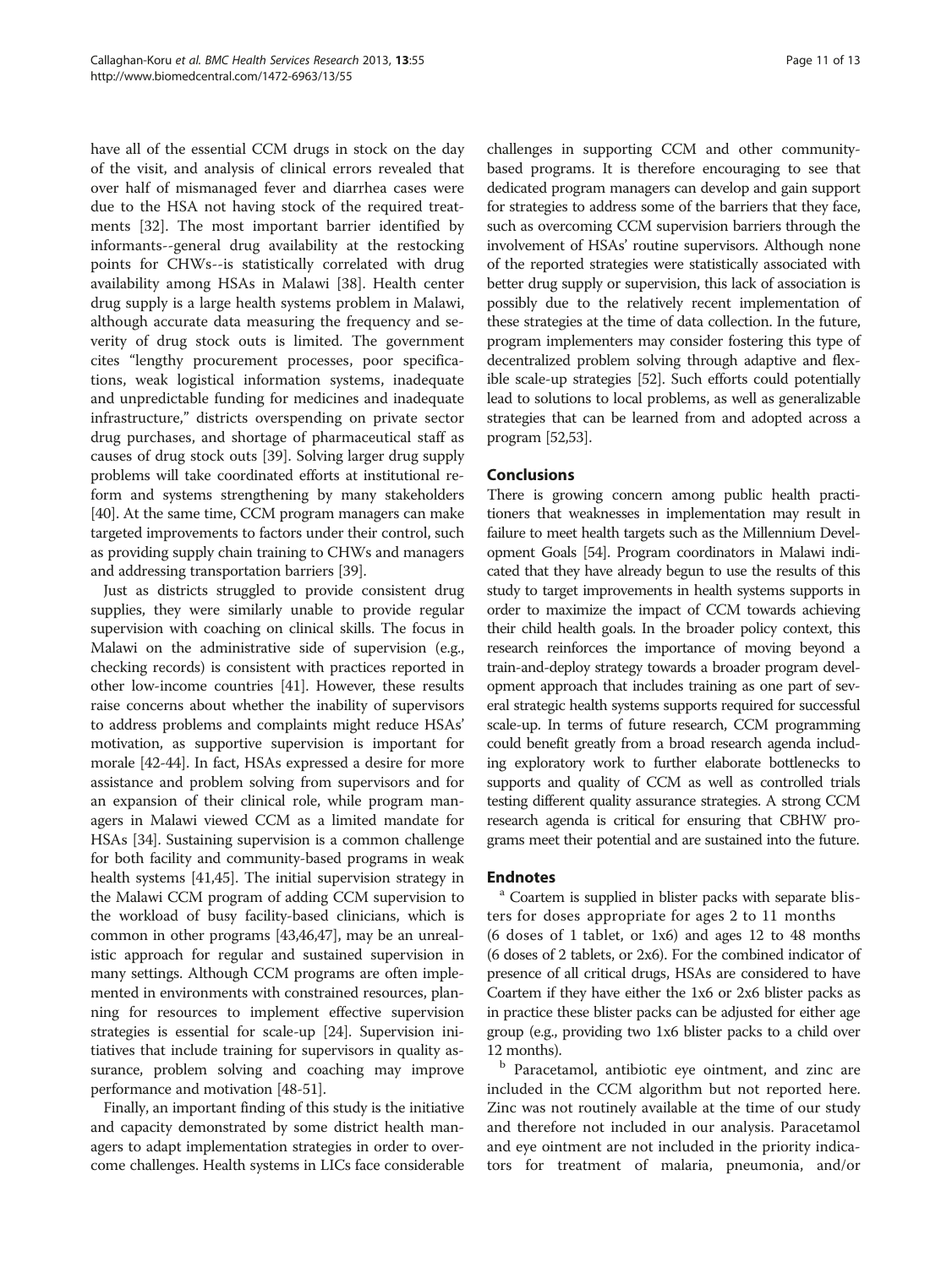<span id="page-11-0"></span>diarrhea. The three drugs excluded from this analysis are: paracetamol, antibiotic eye ointment, and zinc.

# Additional file

[Additional file 1: Table S1.](http://www.biomedcentral.com/content/supplementary/1472-6963-13-55-S1.docx) Demographic and health profile of included districts. Table S2. Additional drug supply indicators.

#### Abbreviations

CCM: Community Case Management; CBHWs: Community-based Health Workers; CHAM: Christian Health Association of Malawi; DHMT: District Health Management Team; HSA: Health Surveillance Assistant; IMCI: Integrated Management of Childhood Illness; MOH: Ministry of Health; SCRF: Sick Child Recording Form; WHO: World Health Organization.

#### Competing interests

Humphreys Nsona and Angella Mtimuni are members of the Ministry of Health office responsible for implementing iCCM in Malawi, but we have no other conflicts of interest to report.

#### Authors' contributions

JC, KG, and JB conceived of the study. CC, KG, and JC designed the quantitative study and instruments with input from JB, HN, and AM. JC designed the qualitative study with input from AG, KG, AH, JB, HN, and AM. JC oversaw data collection, lead data analysis, and wrote the first draft. JM and BZ collected qualitative data and participated in analysis and interpretation. HN and AM helped to supervise data collection and provided analysis feedback. AH, KG, JB and AG commented on early drafts. All authors contributed to interpretation of results and commented on drafts prior to publication. All authors read and approved the final manuscript.

#### Acknowledgements

The authors wish to acknowledge the funding provided by the Canadian International Development Agency and the Bill and Melinda Gates Foundation through their support for the Catalytic Initiative to Save One Million Lives in Malawi and its evaluation. The authors would also like to thank the following organizations and individuals for their valuable support of this work: the IMCI Unit of the Malawi Ministry of Health including the clinical personnel who worked as interviewers; the Malawi National Statistics Office; partners at the World Health Organization and UNICEF country and national offices, including Leslie Mgalula, Ketema Bizenuh, Bernadette Daelmans, and Samira Aboubaker; and the many health workers who participated in this study.

#### Author details

<sup>1</sup>Department of International Health, Johns Hopkins Bloomberg School of Public Health, 615 N. Wolfe Street, Baltimore, MD 21218, USA. <sup>2</sup>Department of Preventive Health, Malawi Ministry of Health, Lilongwe, Malawi. <sup>3</sup>Zomba, Malawi. <sup>4</sup>University of Malawi College of Medicine, Blantrye, Malawi.<br><sup>5</sup>Department of Pediatrics, Children's National Medical Center, Wash Department of Pediatrics, Children's National Medical Center, Washington, DC, USA.

#### Received: 20 July 2012 Accepted: 1 February 2013 Published: 11 February 2013

#### References

- 1. Requejo J, Bryce J, Victora C, and the Countdown to 2015 Writing Team: Building a Future for Women and Children: The 2012 Report. Washington, DC: UNICEF and WHO; 2012.
- 2. Bhutta ZA, Chopra M, Axelson H, Berman P, Boerma T, Bryce J, Bustreo F, Cavagnero E, Cometto G, Daelmans B, et al: Countdown to 2015 decade report (2000–10): taking stock of maternal, newborn, and child survival. Lancet 2010, 375(9730):2032–2044.
- World Health Organization and UNICEF: Joint Statement-Integrated Community Case Management: An equity-focused strategy to improve access to essential treatment services for children. Geneva and New York: World Health Organization and UNICEF; 2012.
- 4. CORE Group: Community case management essentials: Treating common childhood illnesses in the community. A guide for program managers. Washington, DC: CORE Group; 2010.
- Sazawal S, Black RE: Effect of pneumonia case management on mortality in neonates, infants, and preschool children: a meta-analysis of community-based trials. Lancet Infect Dis 2003, 3(9):547–556.
- 6. Baqui AH, El Arifeen S, Darmstadt GL, Ahmed S, Williams EK, Seraji HR, Mannan I, Rahman SM, Shah R, Saha SK, et al: Effect of community-based newborn care intervention package implemented through two servicedelivery strategies in Sylhet district, Bangladesh: a cluster-randomized control trial. Lancet 2008, 371(9628):1936–1944.
- 7. Lewin S, Munabi-Babigumira S, Glenton C, Daniels K, Bosch-Capblanch X, van Wyk BE, Odgaard-Jensen J, Johansen M, Aja GN, Zwarenstein M, et al: Lay health workers in primary and community health care for maternal and child health and the management of infectious diseases. Cochrane Database Syst Rev 2010, (3). doi:[10.1002/14651858](http://dx.doi.org/10.1002/14651858). CD004015.pub3.
- 8. Marsh DR, Gilroy KE, Van de Weerdt R, Wansi E, Qazi S: Community case management of pneumonia: at a tipping point? Bull World Health Organ 2008, 86(5):381–389.
- 9. Chistopher JB, Le May A, Lewin S, Ross DA: Thirty years after Alma-Ata: a systematic review of the impact of community health workers delivering curative interventions against malaria, pneumonia and diarrhoea on child mortality and morbidity in sub-Saharan Africa. Human ResourHealth 2011, 9(27):11.
- 10. Bhutta ZA, Lassi ZS, Pariyo G, Huicho L: Global Experience of Community Health Workers for Delivery of Health Related Millennium Development Goals: A Systematic Review, Country Case Studies, and Recommendations for Integration into National Health Systems. In. Geneva: Global Health Workforce Alliance and World Health Organization; 2010.
- 11. Lewin S, Glenton C, Oxman AD: Use of qualitative methods alongside randomised controlled trials of complex healthcare interventions: methodological study. BMJ 2009, 339:b3496.
- 12. Glenton C, Lewin S, Scheel IB: Still too little qualitative research to shed light on results from reviews of effectiveness trials: A case study of a Cochrane review on the use of lay health workers. Implementation Sci 2011, 6(1):53.
- 13. Sanders D, Haines A: Implementation research is needed to achieve international health goals. PLoS Med 2006, 3(6):e186.
- 14. Lewin S, Lavis JN, Oxman AD, BastÌas G, Chopra M, Ciapponi A, Flottorp S, MartÌ SG, Pantoja T, Rada G, et al: Supporting the delivery of cost-effective interventions in primary health-care systems in low-income and middleincome countries: an overview of systematic reviews. Lancet 2008, 372(9642):928–939.
- 15. Hamer DH, Marsh DR, Peterson S, Pagnoni F: Integrated community case management: next steps in addressing the implementation research agenda. Am J Trop Med Hyg 2012, 87(5 Suppl):151–153.
- 16. USAID and UNICEF: CCM Benchmarks Framework. In Tools to Introduce Community Case Management (CCM) of Serious Childhood Infection. Edited by Children St. Washington, DC: Save the Children; 2011.
- 17. Berman PA, Gwatkin DR, Burger SE: Community-based health workers: head start or false start towards health for all? Soc Sci Med 1987, 25(5):443–459.
- 18. Haines A, Sanders D, Lehmann U, Rowe AK, Lawn JE, Jan S, Walker DG, Bhutta Z: Achieving child survival goals: potential contribution of community health workers. Lancet 2007, 369(9579):2121–2131.
- 19. Gilson L, Walt G, Heggenhougen K, Owuor-Omondi L, Perera M, Ross D, Salazar L: National community health worker programs: how can they be strengthened? J Public Health Policy 1989, 10(4):518–532.
- 20. Walt G: CHWs: are national programmes in crisis? Health Policy Plan 1988,  $3(1):1-21$
- 21. Frankel S: The Community Health Worker: Effective Programmes for Developing Countries. Oxford: New York Oxford University Press; 1992.
- 22. Rowe AK, de Savigny D, Lanata CF, Victora CG: How can we achieve and maintain high-quality performance of health workers in low-resource settings? Lancet 2005, 366(9490):1026-1035.
- 23. Young M, Wolfheim C, Marsh DR, Hammamy D: World Health Organization/United Nations Children's Fund Joint Statement on Integrated Community Case Management: an equity-focused strategy to improve access to essential treatment services for children. Am J Trop Med Hyg 2012, 87(5 Suppl):6–10.
- 24. McGorman L, Marsh DR, Guenther T, Gilroy K, Barat LM, Hammamy D, Wansi E, Peterson S, Hamer DH, George A: A health systems approach to